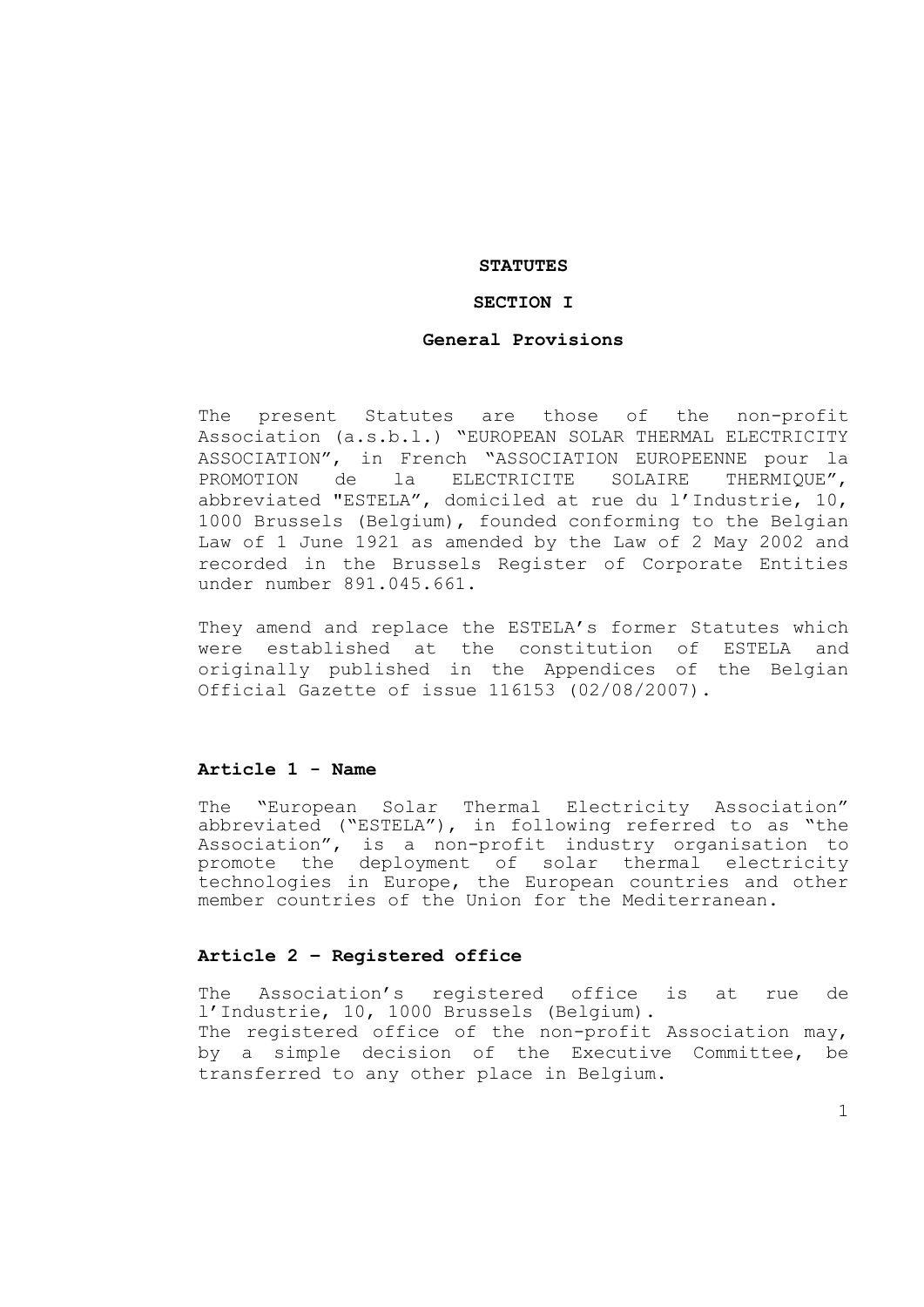Any transfer of the registered office of the non-profit Association must be recorded in the registry of the commercial court in the place to which the non-profit Association transfers its registered office, and must be published in the Appendices of the Belgian Official Gazette.

#### **Article 3 – Term**

The Association was created for an indefinite term and may be dissolved at any time.

## **Article 4 – Purpose**

The purpose of the Association is to:

- a) Promote, within the geographical scope defined in Article 1, scale solar thermal concentration power for the production of electricity in order to contribute to the establishment of a sustainable decarbonised energy system, to the fight against climate change and to supporting economic and social development, as well as an equitable access to energy in developing countries.
- b) Inform the main actors and political decision-makers, at all political and administrative levels (local, regional, national, European and international) about the economic value, the environmental and socioeconomic benefits, and the benefits for the energy system of solar thermal concentration power.
- c) Inform and assist national, multi-national and international bodies involved in energy regulatory reform and energy system development, show the value, versatility and flexibility of solar thermal concentration power in energy networks and systems, and provide information and assistance on the possibility of combining solar thermal concentration power with other energy sources to produce reliable, manageable, low-carbon electricity for the energy systems of the future.
- d) Support and promote initiatives and cooperate with national, multinational and international institutions and agencies by facilitating access to information, to research results and to the best practices concerning solar thermal concentration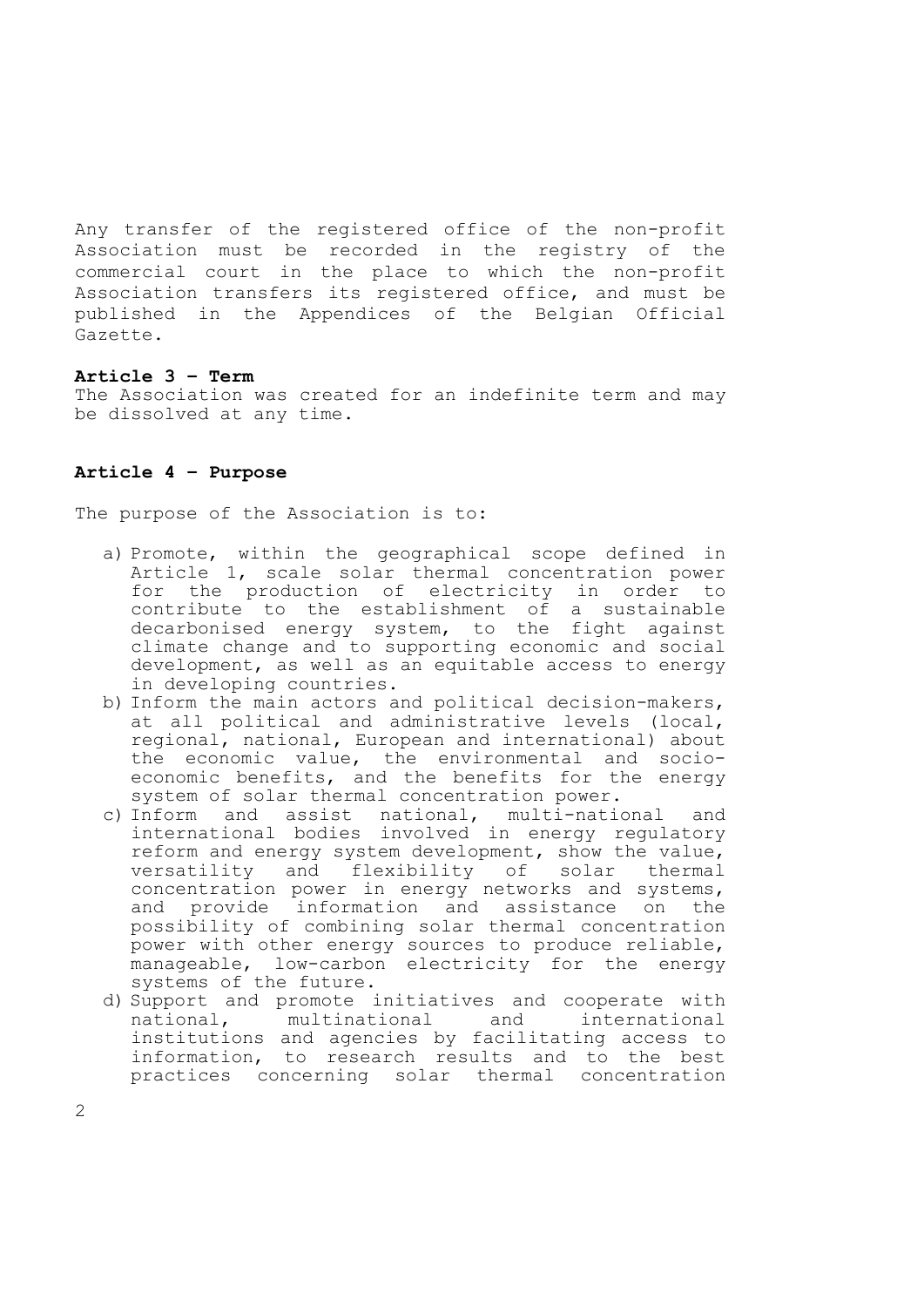power technology, project development and program implementation, as well as information in relation to developments in industry, and the socio-economic benefits engendered.

- e) Support national, regional, multi-national and international initiatives aimed at the development of the solar thermal concentration power industry on a national, international and regional scale.
- f) Contribute on a national, international and multinational level to the promotion of the role played by solar thermal concentration electricity in energy and greenhouse gas emission reduction objectives, in particular as regards renewable energy sources, and provide information and assistance to national, multi-national and international bodies involved in cooperation policies, program development and new regulation to promote the reduction of carbon pollution and the effects of climate change.
- g) Initiate and support research and technological innovation in this field as well as the development of university and professional training programs, including positive action favouring equal opportunities to enhance the objectives set out in Article 4.
- h) Promote scientific and technological excellence in the design, construction, setting up and operation of facilities for the production of solar thermal concentration power.
- i) Cooperate worldwide to promote awareness of the potential of solar thermal concentration power to contribute to sustainable development and to the fight against climate change, and also encourage the development of programs designed to carry out this potential.
- j) Represent the solar thermal concentration power industry.

The Association pursues the following activities in particular to achieve its goals:

- a) Undertake, carry out or coordinate studies on scientific, technological, economic, sociological, legal and political questions in keeping with the Association's objectives;
- 3 b) Cooperate with national, international, multiregional and multinational institutions and agencies,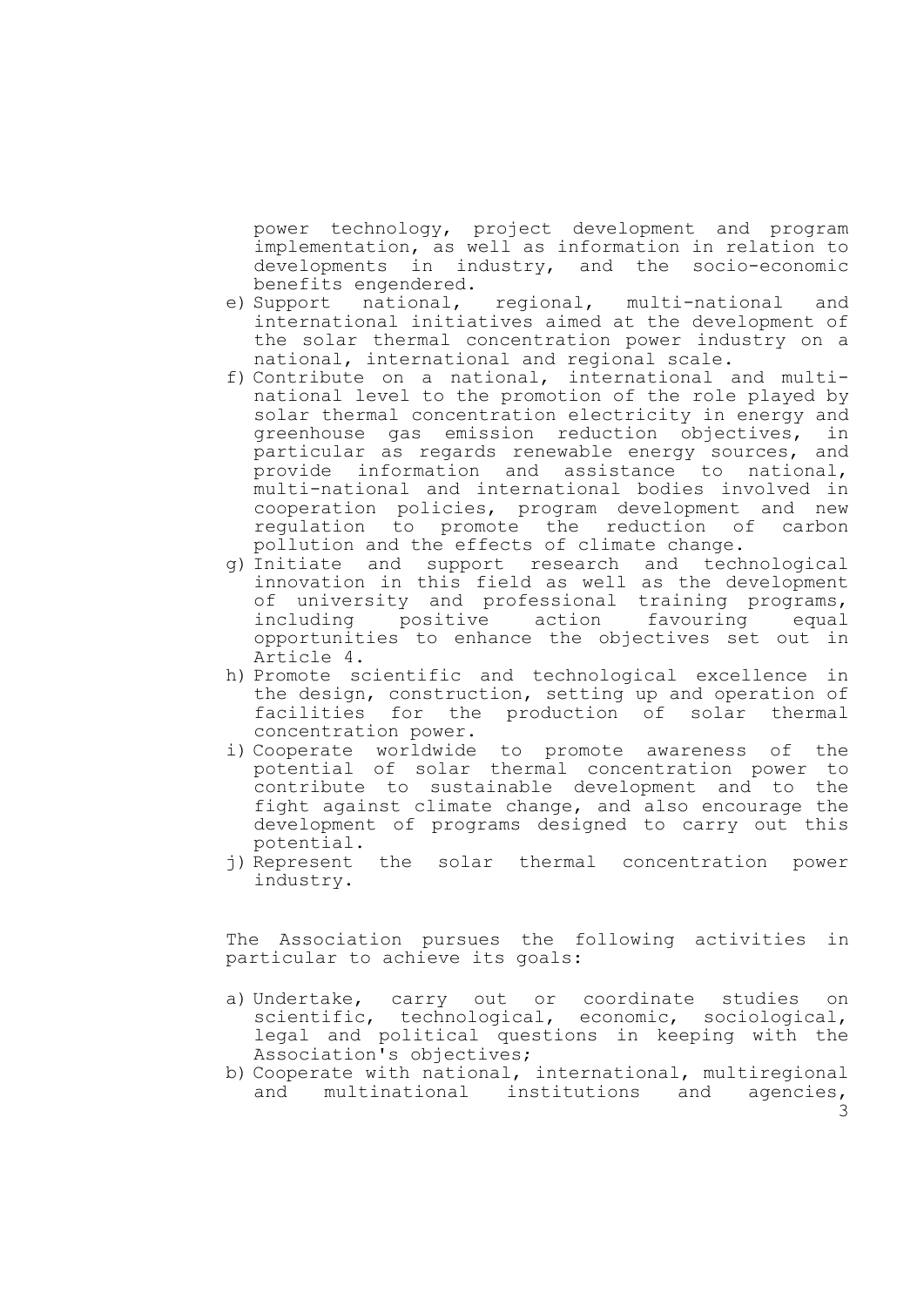standardization bodies, research institutes and others in order to provide information, develop and update technical norms and certification procedures concerning the specific equipment needed to produce solar thermal concentration power;

- c) Publish and circulate information in line with the Association's objectives;
- d) Organise meetings, work groups, conferences and other events in line with the Association's objectives;
- e) Carry out all and any other activities, in compliance with Belgian law, that could support the Association's objectives.

Within the limits of Belgian law, the Association can carry out any action that is directly or indirectly related to its purposes. It can, more particularly, lend its support to and become involved in any activity related to its purposes.

# **SECTION II MEMBERS Chapter 1 - Admission**

# **Article 5**

The number of Members of the Association is not limited. Its minimum is set at three.

## **Article 6**

6.1 The Association is composed of Full, Honorary and Associate Members.

6.2 Companies, national or regional Associations and other legal entities from the geographical scope defined in Article 1, that are active in the solar thermal concentration power industry, can become Full Members of the Association.

6.3 Legal entities fully or partially active in the solar thermal electricity sector, the nature of whose activities can be included in one or more of the categories listed below, may be admitted as Associate Members.

- Research institutes and technological centres;
- Electricity marketing, regulatory, standardization,

4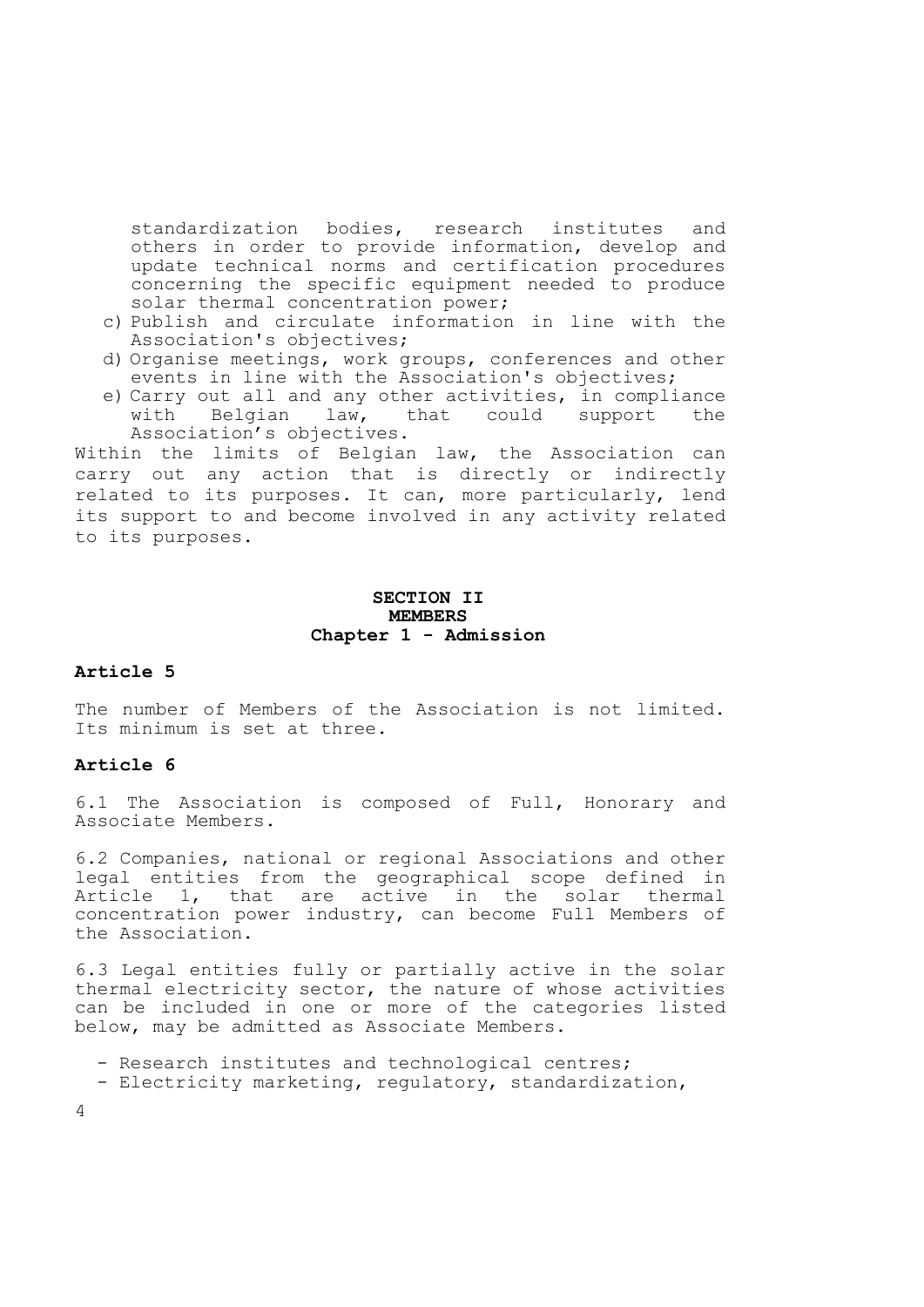quality control and testing organisations and organisms; - Public services;

- Consultants
- Governmental or other institutions.

6.4 Only Full Members have voting rights and may assume a function in the Association's bodies. Associate Members do not have voting rights, and may not be appointed Members of the Executive Committee. The Associate Members enjoy the same rights as the Full Members as regards the reception of information, bulletins and documentation published by or available at the Association's office.

6.5 In case a President is elected by the General Assembly following a proposal presented by more than half of the Members, even if he/she is not a Member of the Association, and he/she will become automatically an Honorary Member.

## **Article 7**

7.1 Applications for Membership in the Association must be submitted in writing to the President or Secretary General. Each candidate shall complete a written Membership application in order to furnish essential information regarding their activities, their organisation and annual turnover in the solar thermal concentration power field.

7.2 The Executive Committee decides on the admission of new Members on the basis of a qualified majority of threequarters (3/4) of the Members present or represented. The Executive Committee is under no obligation to justify or explain its decisions. The Executive Committee can vote on new admissions by electronic mail.

7.3 If a Membership application is rejected by the Executive Committee, the candidate may appeal against the decision before the General Assembly, which shall give a ruling on the appeal presented during its first meeting following the submission of the appeal.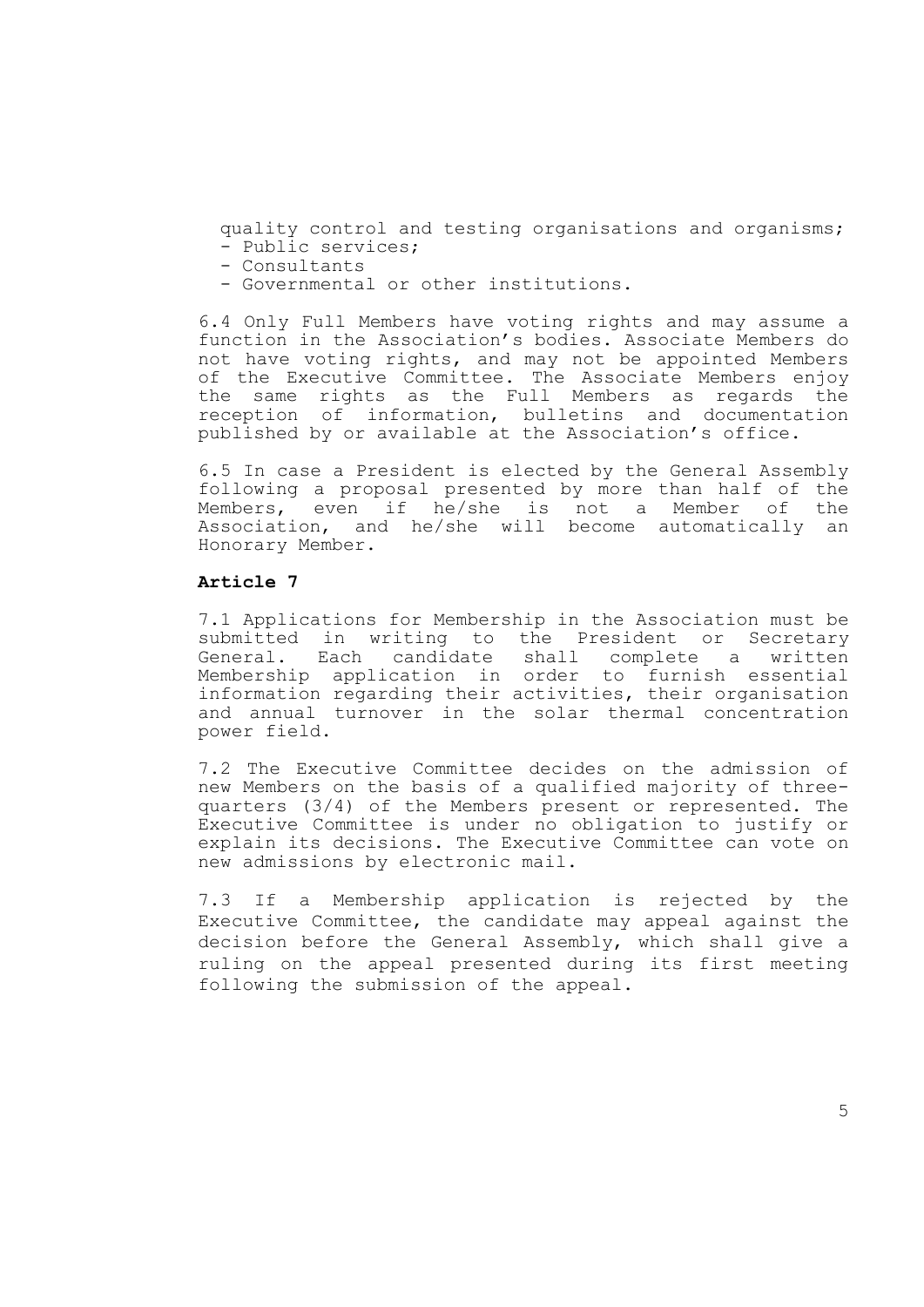# **Chapter 2 – List of Members**

# **Article 8**

The list of Members with their addresses, as well as those of the members of the Executive Committee and the personnel of the ESTELA secretariat, is recorded in the Association's register. It shall also be published on the Association's website. This register is kept in the Association's registered office.

# **Chapter 3 – Exclusion and resignation**

# **Article 9**

9.1 A Member may, at any time, withdraw from the Association by presenting his or her resignation via registered mail or electronic mail to the President or the Secretary General. The resignation takes effect immediately after the reception by registered mail or electronic mail of the letter of resignation.

9.2 Members who have not paid their dues are considered to have resigned from the Association if the dues are not paid within two months after a payment reminder is sent by registered mail. This automatic resignation takes effect at the end of the aforementioned two month period.

9.3 For the remaining cases, the exclusion of Members shall be handled in accordance with the rules established in Article 12 of the Law of 27 June 1921.

## **Article 10**

A Member who has resigned or has been excluded has no right or interest in the Association's assets. Such a Member is liable to pay any unpaid dues and may not claim the reimbursement of dues or any other sums.

#### **SECTION III DUES**

#### **Article 11**

11.1 A candidate who has been accepted as a Member becomes a Member after paying his or her dues.

6 11.2 Each Member is responsible for the payment of the annual dues, but assumes no personal responsibility for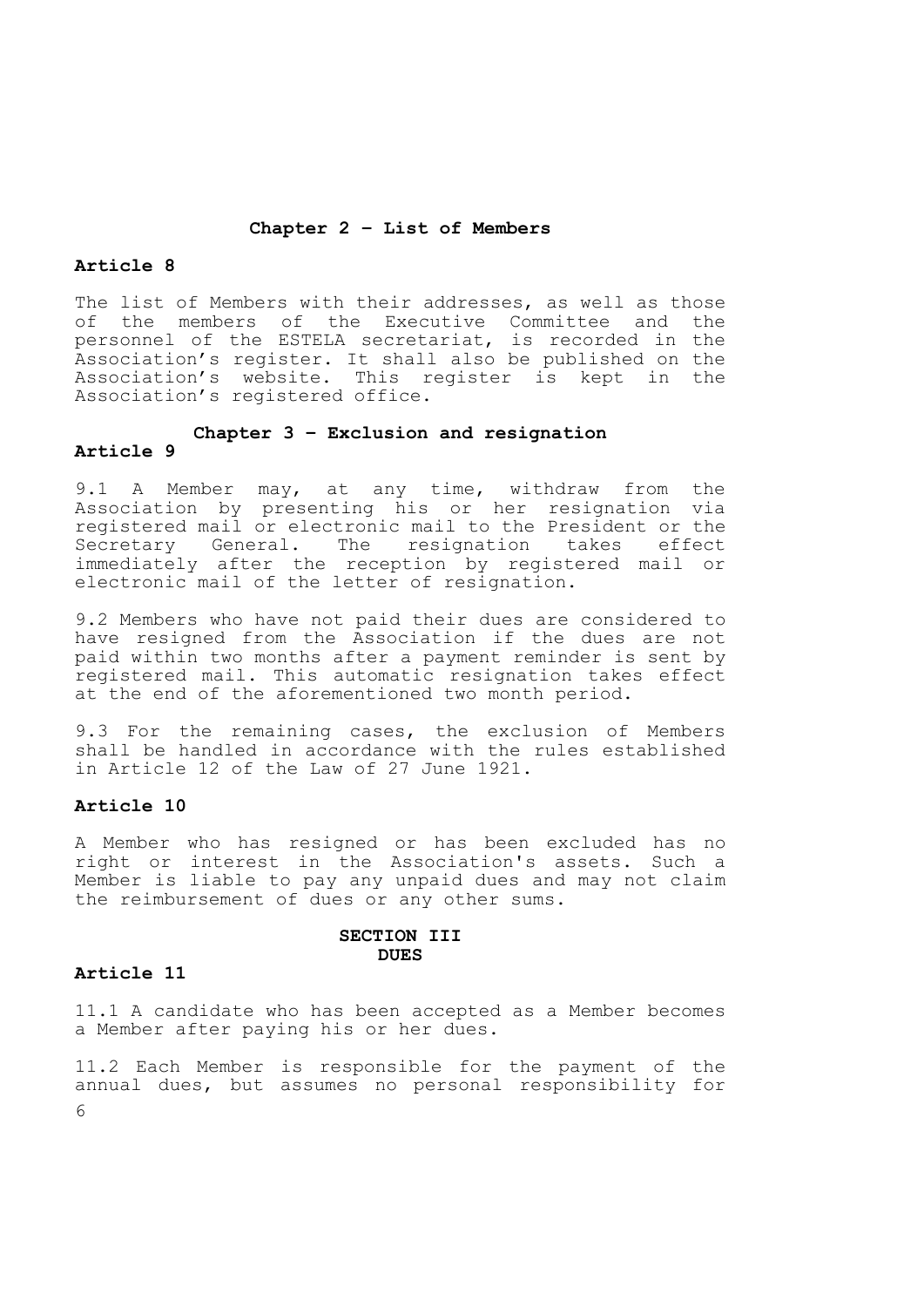the commitments made in the Association's name.

11.3 The Members contribute to the costs borne by the Association by paying annual dues that are set by the General Assembly on the basis of proposals made by the Executive Committee. The annual dues per Member may not exceed 100,000 euros.

## **SECTION IV GENERAL ASSEMBLY**

# **Article 12**

12.1 The General Assembly is composed of all the Full Members. Associate and Honorary Members may attend the meetings in an advisory capacity.

12.2 The General Assembly represents all of the Members. Its decisions are mandatory for all, even for absent or dissident Members. They are also binding on Associate and Honorary Members.

12.3 It has the powers conferred upon it by the law or these Statutes. In particular, the following points fall within its competence:

- To determine the Association's general policy in order to guide the Executive Committee;

- To admit new Members, if admission is not authorised by the Executive Committee, and / or an appeal has been lodged and to exclude Members;

- To elect the President and the Vice-Presidents and the other Members of the Executive Committee;

- To approve the annual report of the Executive Committee, as well as the budgets and accounts;

- To set the annual dues on the basis of proposals put forward by the Executive Committee;

- To appoint an independent auditor to audit the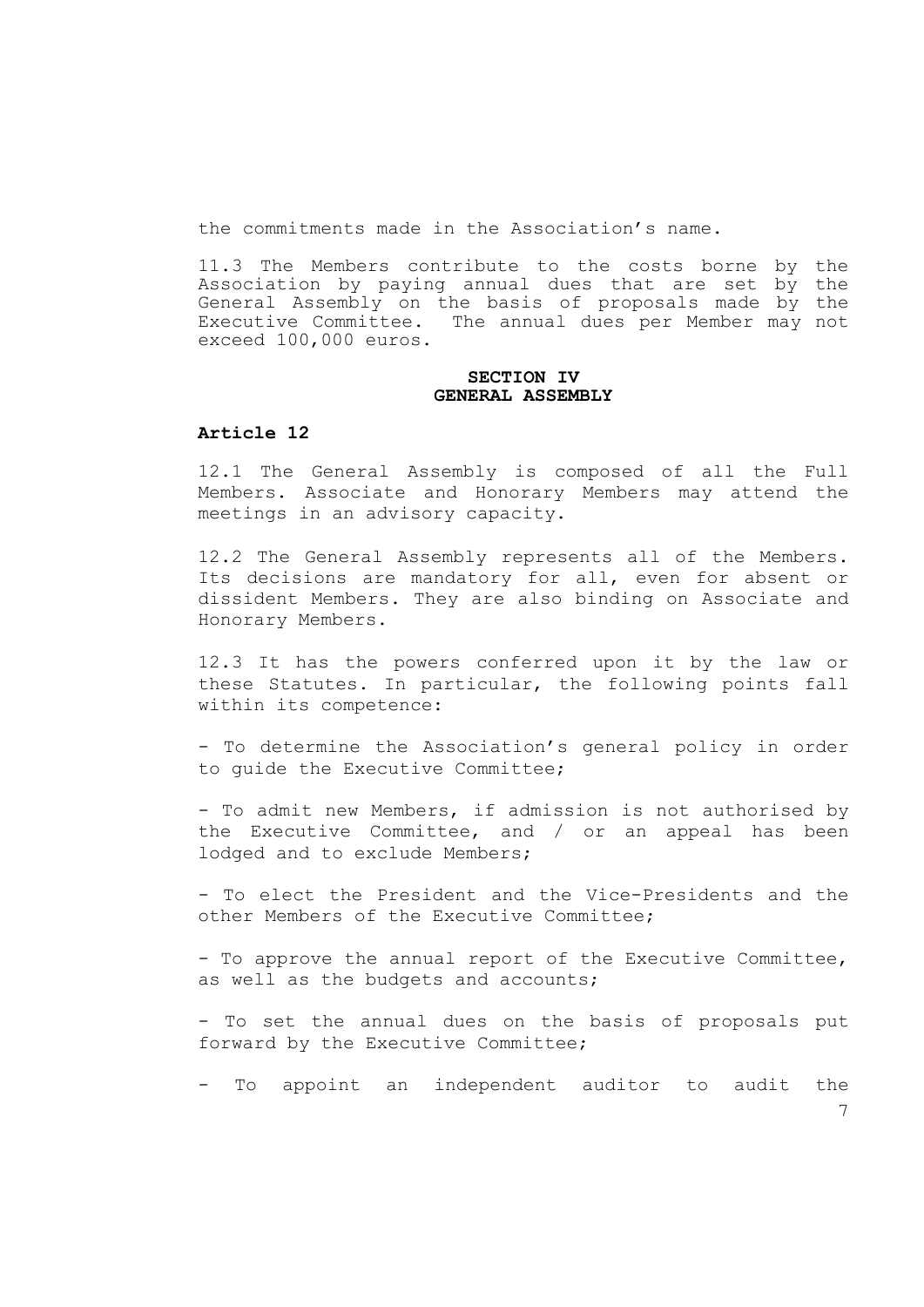Association's accounts;

- To modify the Statutes;
- To voluntarily dissolve the Association.

## **Article 13**

13.1 The meetings of the General Assembly are presided over by the President of the Executive Committee.

13.2 They are convened by the Executive Committee by ordinary mail or by fax or e-mail addressed to each Member, at least fifteen (15) days before the meeting, and signed by the Secretary General on the President's behalf.

The agenda is stated in the official invitation the meeting. An item may be placed on the agenda upon request of one twentieth (1/20) of the Full Members. Except in cases provided for in the Law of 27 June 1921, the General Assembly may deliberate validly on any points that are not mentioned in the agenda.

13.3 At least one meeting of the General Assembly must be held each year, at the registered office or at any other place indicated in the official invitation to the meeting.

An extraordinary meeting of the General Assembly may be convened at any time as the result of a decision taken by the Executive Committee, or at the request of at least one fifth (1/5) of the Full Members.

13.4 The General Assembly takes its decisions by simple majority (51%) of the Full Members present or represented. Each Full Member of the General Assembly is entitled to one vote. The weighting of votes may be changed at a later date in Bye-Laws of the Association.

13.5 Except in those cases where the Law of 27 June 1921 indicates the contrary, the General Assembly is validly composed if one third (1/3) of the Full Members are present or represented. When there are not enough Members present or represented to ensure a quorum, a new meeting of the General Assembly shall be convened within a period of twenty (20) working days; this meeting shall have the right to deliberate validly, but without introducing any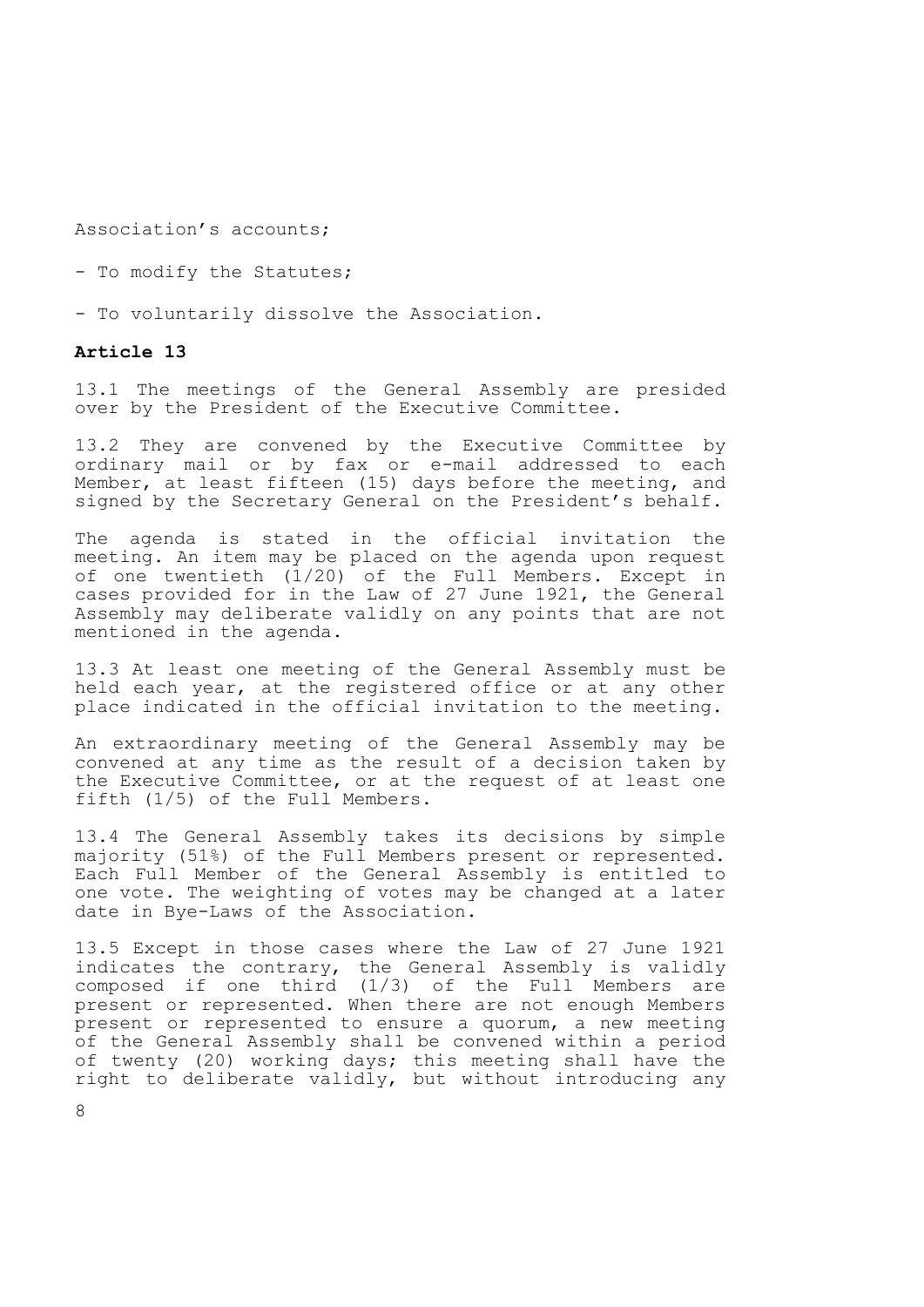changes in the agenda, no matter how many Full Members are present. The decisions are taken by simple majority (51%) of votes.

13.6 The decisions of the General Assembly are recorded in the Association's register in the form of minutes signed by the President or his / her representative. All Members will be notified about the outcome of the meeting and shall have access upon request.

13.7 Each of the Full Members may choose to be represented at the meeting of the General Assembly by another Full, Associate or Honorary Member or a third party bearing a special proxy. No one person may, however, bear more than three (3) proxies.

## **SECTION V ADMINISTRATION**

#### **Article 14 The Executive Committee**

14.1 The Executive Committee is composed of a minimum of five (5) Full Members and a maximum of twelve (12) Full or Honorary Members. The Members of the Executive Committee are elected by the General Assembly for a term of two (2) years.

In case of a vacancy during a term, a provisional member can be proposed to the General Assembly by the Executive Committee. If elected by the General Assembly, the said provisional member serves the remainder of the term of the Executive Committee member whom he or she replaces. The Members of the Executive Committee can be dismissed by the General Assembly if it so rules with a majority of three quarters (3/4) of the Full Members, either present or represented.

14.2 The Executive Committee elects from among its Members a Secretary and a Treasurer, neither of whom are contract employees. Being a member of the Executive Committee, as well as Secretary or treasurer, is not incompatible.

14.3 The Executive Committee meets at least twice (2) a year and special notice of the date of the meeting is given. Notice is given by letter, fax, electronic mail or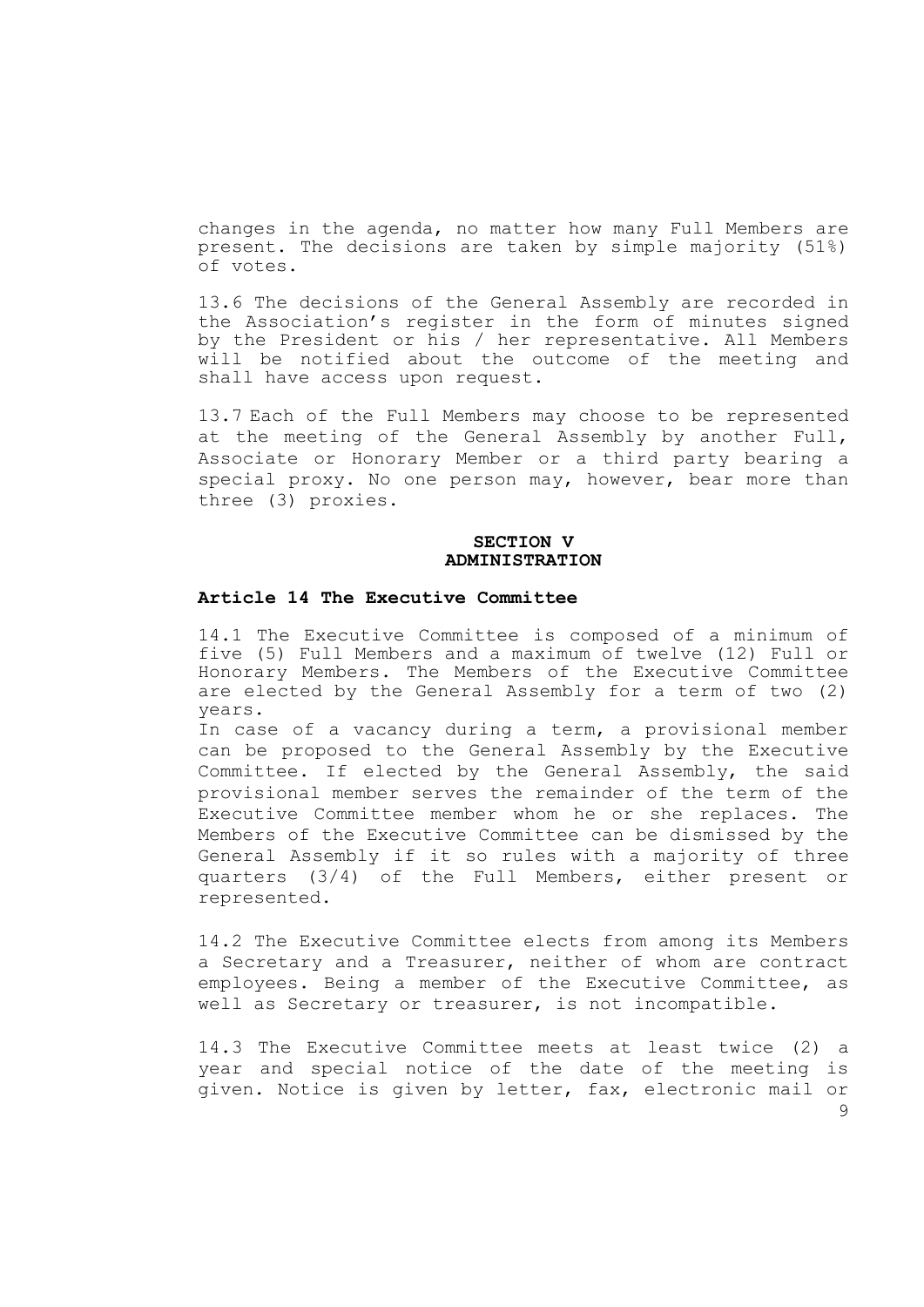any other means of communication. Meetings can be held using videoconference or teleconference. The Executive Committee cannot validly deliberate unless at least two thirds (2/3) of its Members are present or represented.

14.4 A member of the Executive Committee may choose to be represented by another member of the Executive Committee who, however, may not bear more than one proxy.

14.5 The Executive Committee has all the powers of management and administration, subject to the functions and authority of the General Assembly. It may delegate the daily management to its President, with the exception of the preparation of the budget. It may also grant, under its responsibility, special, specific powers to one or more persons.

The Executive Committee is, in particular, responsible for:

- the preparation of the annual report, the budget and the financial statements;

- the execution of the decisions of the General Assembly.

14.6 The Executive Committee's resolutions are adopted by simple majority (51%) of its Members present or represented. In case of a tie, the President's vote decides.

The resolutions are recorded in a register and shall be signed by the President of the Executive Committee. They are kept on file by the Secretary and at the disposal of the Association's Members.

14.7 All the proceedings that commit or bind the Association are, apart from special proxies, signed by two (2) Members of the Executive Committee or the President, to whom the day-to-day management has been delegated. They shall not be required to justify to a third party the powers granted to them for this purpose.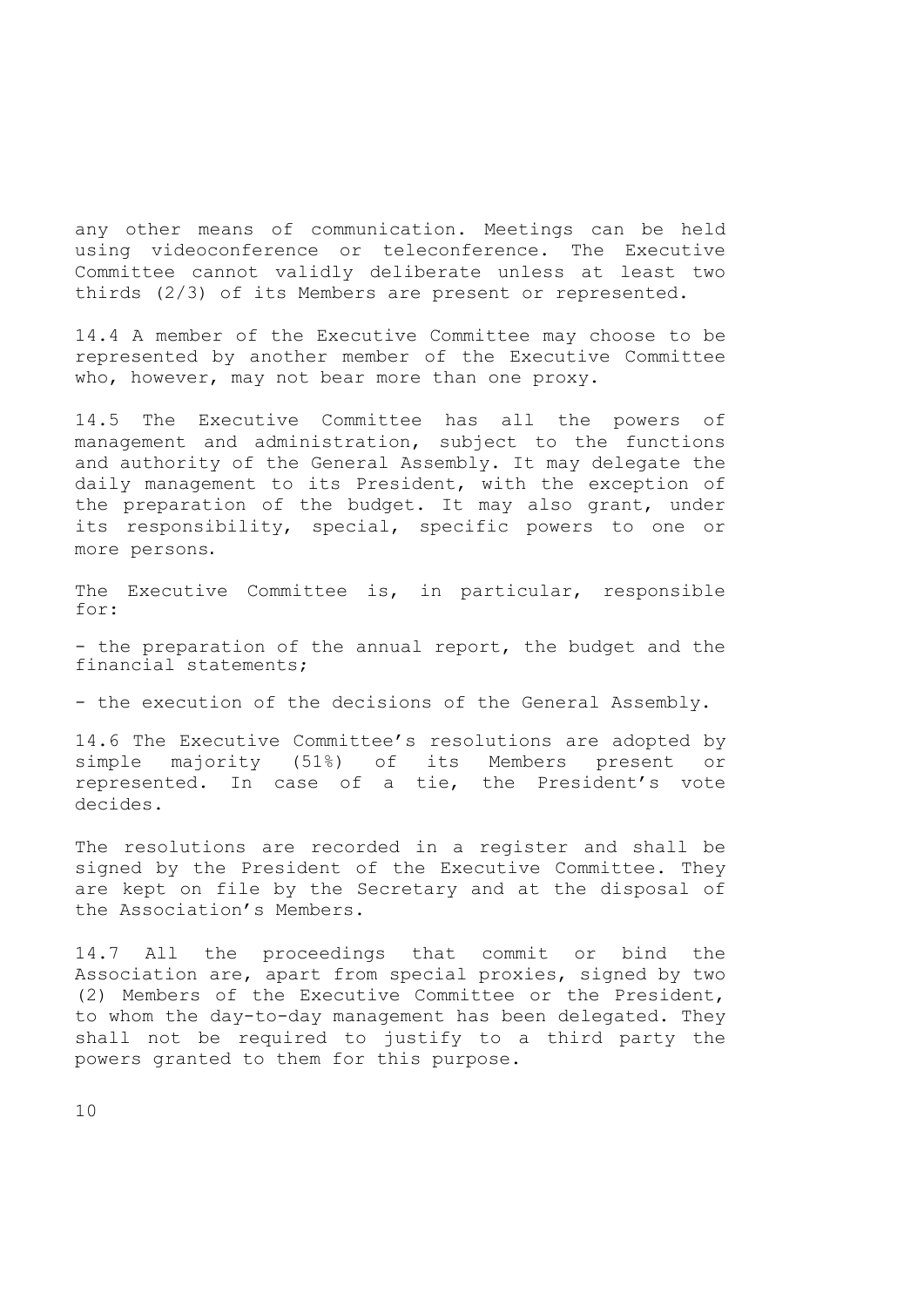14.8 Any legal actions in which the Association may be involved, either as plaintiff or defendant, are monitored by the Executive Committee represented by its President or a member of the Executive Committee designated for this purpose by the President.

# **Article 15 President**

15.1 The President of the Executive Committee shall be elected by the Members of this body for a term of two years and may be re-elected once for a second term.

15.2 The President shall also have the title of 'Association President'. If he or she is delegated the day-to-day management, the President shall represent the Association before third parties; he or she shall represent the Association more particularly before national, regional and global institutions and organisations, and before member states, other national, international organisations and Associations, and before the media.

15.3 The President may also delegate special, specific powers to the Secretary General, with the agreement of a simple majority of the Members of the Executive Committee. The President may also delegate special, specific powers to any other director or third party, by unanimous agreement of the Executive Committee.

15.4 The Association has at least two (2) Vice—Presidents who shall be elected by the General Assembly by a simple majority (51%) vote of the Members present or represented.

#### **Article 16 Secretary General**

16.1 The Secretary General is designated by the General Assembly by a two-thirds (2/3) majority.

16.2 The President of the Executive Committee, to whom the day-to-day management may have been delegated, may further delegate, among others, the following tasks to the Secretary General:

- The management of the Association's secretariat;
- The representation of the Association before certain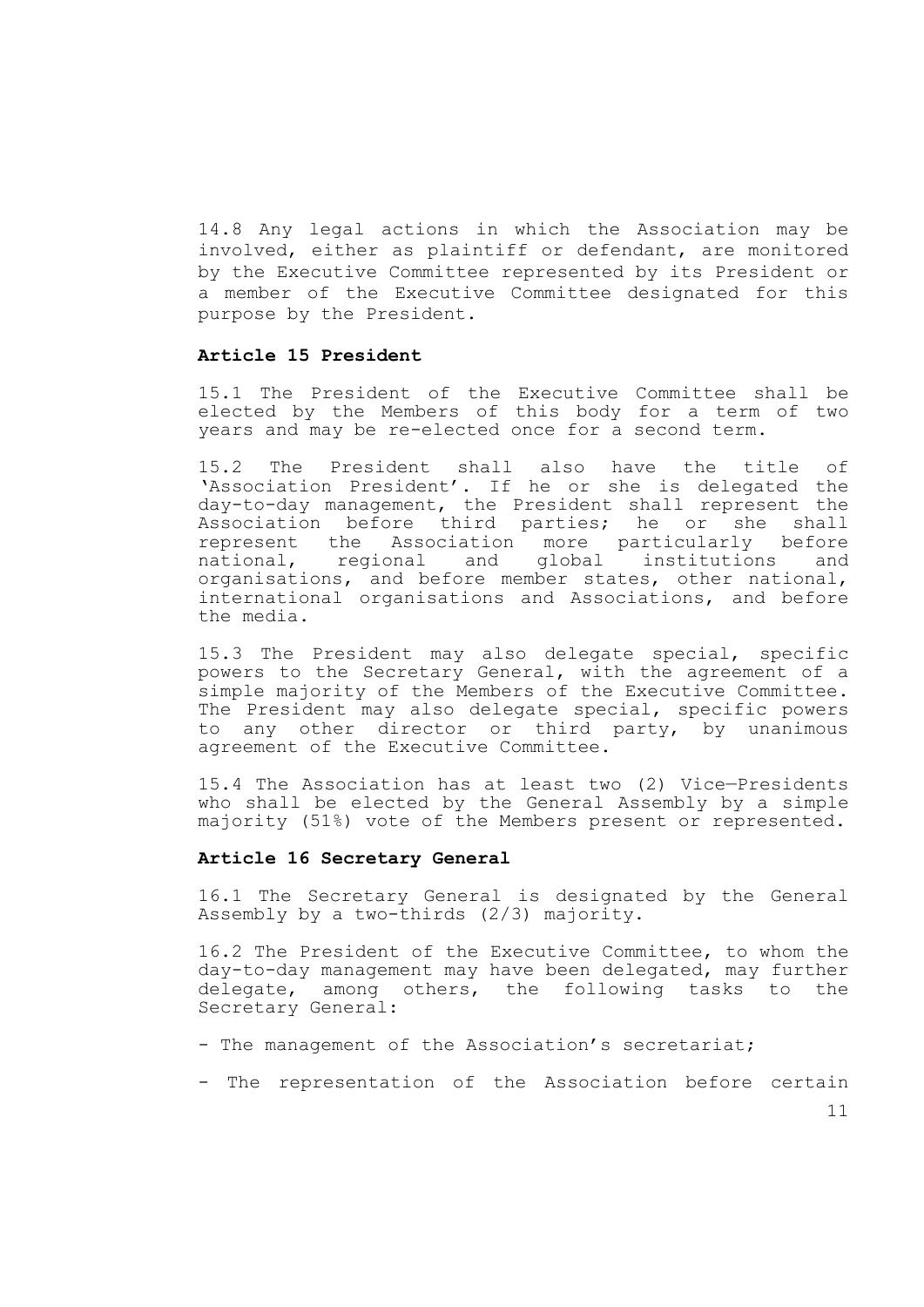institutions and organisations on a national, regional and global level, as well as before the media.

16.3 The Secretary General's remuneration is determined by the General Assembly. If the Secretary General were to hold this position on a volunteer basis, he or she shall be reasonably compensated for the expenses incurred in his or her activities.

## **SECTION VI FINANCE**

## **Article 17**

17.1 The Association's financial resources are comprised of contributions from its Members and any other sort of income. The Bye-Laws define the extent of the financial contributions.

17.2 The financial year runs from January 1st to December 31st of each year. On the 31st of December of each year the financial statements for that year and the budget for the coming year are prepared. They are submitted to the General Assembly for its approval.

17.3 The financial statements for the last financial year must be examined by a chartered auditor in compliance with the provisions of the Law of 27 June 1921.

#### **SECTION VII LANGUAGE**

#### **Article 18**

The Association's main working language is English.

#### **SECTION VIII FINAL PROVISIONS**

# **Article 19 Modifications and dissolution**

12 19.1 Any proposal to modify these Statutes or dissolve the Association must stem from a proposal by the Executive Committee or the Full Members of the Association. In accordance with the Law of 27 June 1921, the Executive